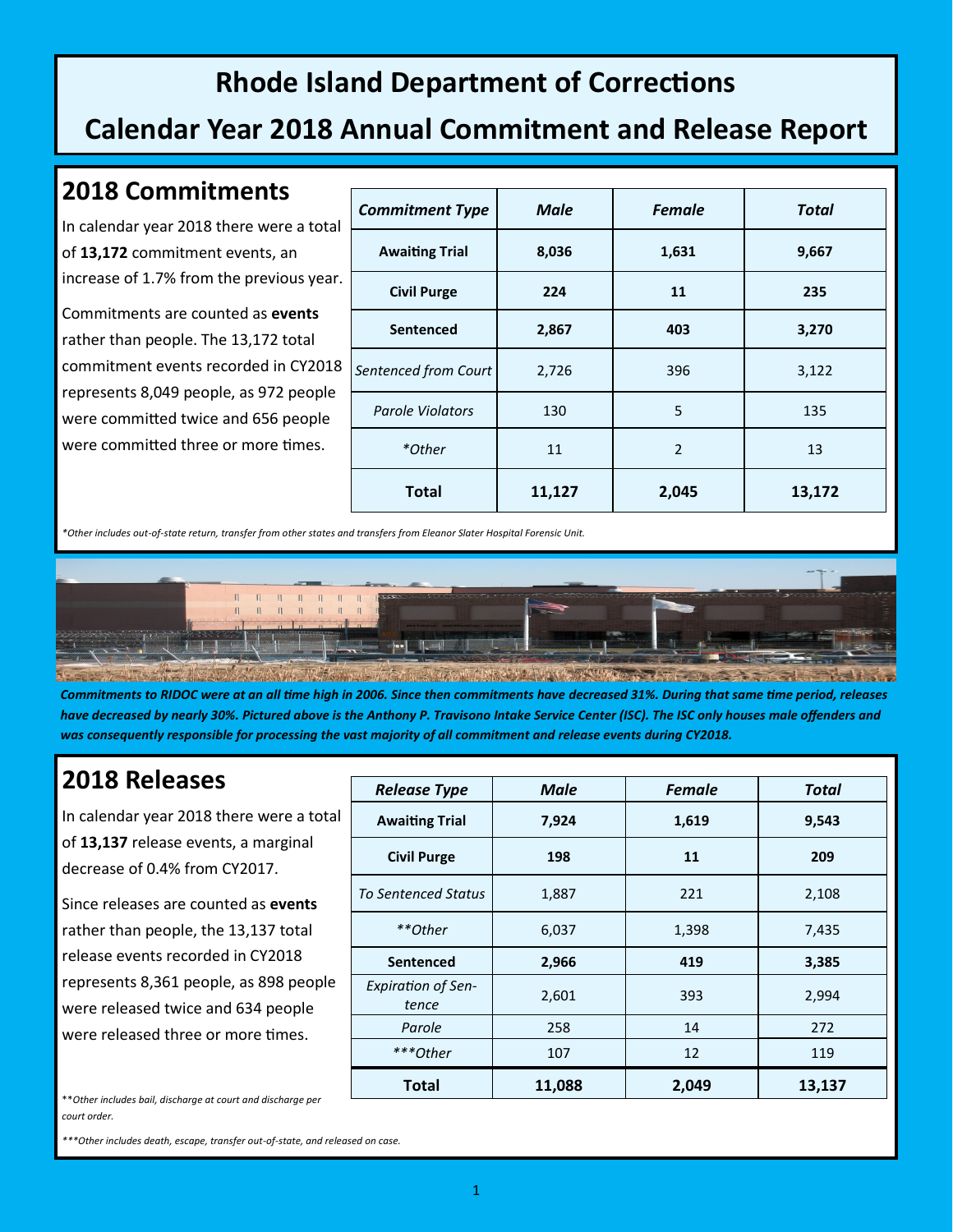The Impact of Commitments & Releases on the Population in **CY18** 1300 2900 1200 2785 Commitments & Releases 2800  $7748$ 2780 2773 1100 2753 2684 2700 2728 2728 2700 2640 1000 2600 900 800 2500 Feb Jul Jan Mar May Jun Oct Nov Dec. Apr Aug Sept **Commitments** 985 1013 1149 1119 1166 1142 1238 1235 1125 1087 974 939 **Releases** 1041 914 1093 1124 1166 1111 1213 1192 1123 1158 950 1052 **Monthly Population** 2648 2709 2728 2748 2728 2753 2773 2780 2785 2700 2684 2640 **Commitments Releases Monthly Population** 

Prison populations are influenced by commitments and length of stay. In RI, commitments have a great effect on RIDOC's population. When commitments exceed/fall below releases, an increase/decrease may be evident in the population. The graph above demonstrates how commitments/releases impact the population in CY2018. For more information regarding changes in length of stay, see the RIDOC FY2018 Annual Population Report, which can be found on the RIDOC webpage at www.doc.ri.gov. Since male and female figures were relatively close together, they have been expressed below as combined\*. *Due to limitations found within the existing database, statistics displayed below have been computed utilizing a sample of 13,056 commitment and 13,116 release events.* 

- $\blacklozenge$  The average age of those committed and released was 35 $\blacklozenge$ .
- Thirty-four percent (34%) of men and 48% of women were committed for non-violent offenses.
- Fifty percent (50%) of those committed and released were white, 25% black; 20% Hispanic\*.
- ◆ Only 16% of those committed and released were female.
- Of the sentenced commitments, 55% were newly sentenced and 41% were committed due to a probation violation, yielding a 6% increase from last year where 35% of sentenced commitments were probation violations\*.
- Of the awaiting trial commitments, 38% were new commitments and 25% were committed for "failure to appear" (for court)\*.
- Of the sentenced commitments in calendar year 2018, 68% of males and 87% of females were sentenced to six months or less.

**For further information please contact Keith Ivone, Economic & Policy Analyst, at keith.ivone@doc.ri.gov, 401-462-6721.**